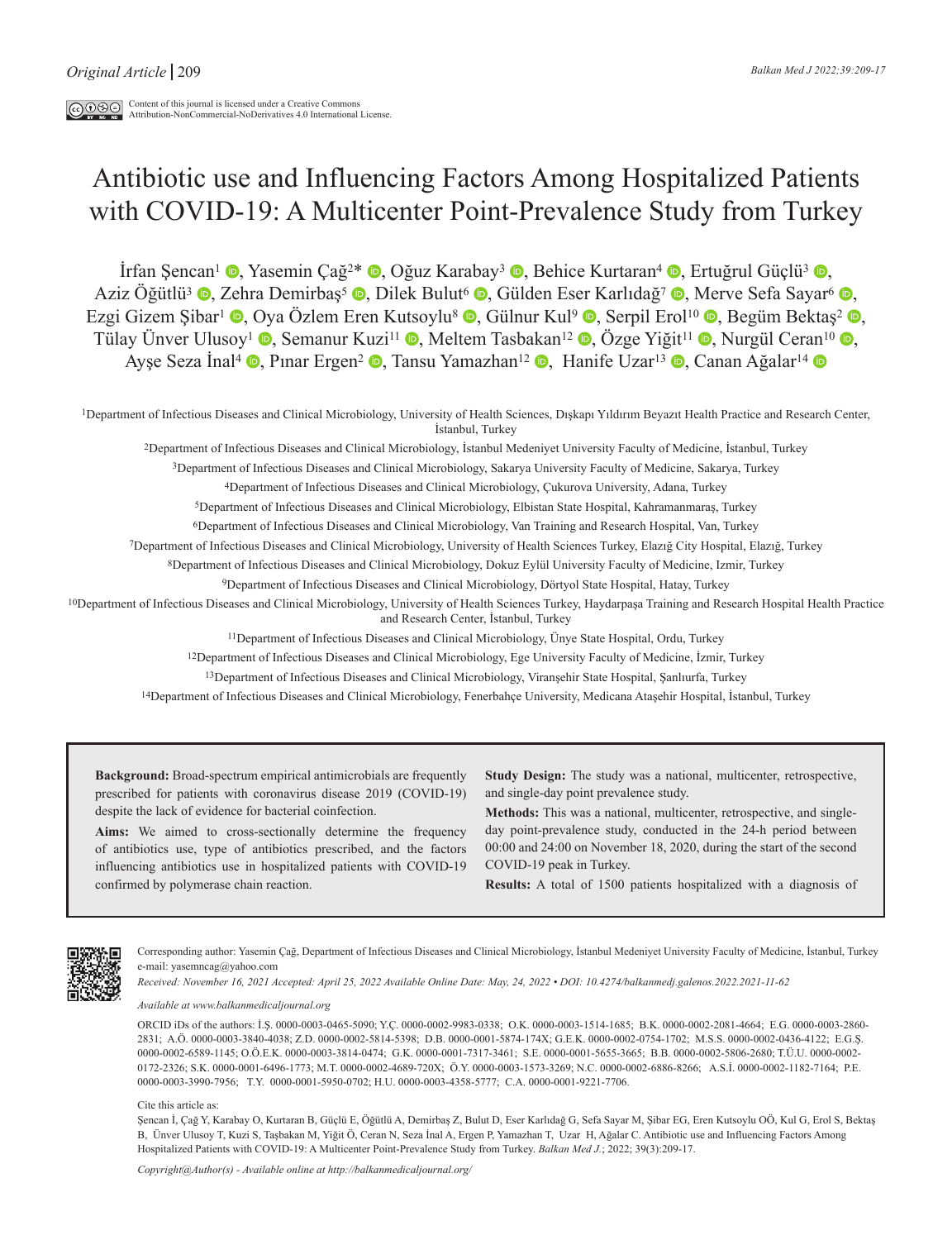COVID-19 were included in the study. The mean age  $\pm$  standard deviation of the patients was  $65.0 \pm 15.5$ , and  $56.2\%$  (n = 843) of these patients were men. Of these hospitalized patients,  $11.9\%$  (n = 178) were undergoing invasive mechanical ventilation or ECMO. It was observed that 1118 (74.5%) patients were receiving antibiotics, of which 416 (37.2%) were prescribed a combination of antibiotics. In total, 71.2% of the patients had neither a clinical diagnosis nor microbiological evidence for prescribing antibiotics. In the multivariate logistic regression analysis, hospitalization in a state hospital (*p* < 0.001), requiring any supplemental oxygen ( $p = 0.005$ ), presence of moderate/diffuse lung involvement ( $p < 0.001$ ), C-reactive protein > 10 ULT coefficient ( $p < 0.001$ ), lymphocyte count < 800 ( $p = 0.007$ ), and clinical diagnosis and/or confirmation by culture  $(p < 0.001)$  were found to be independent factors associated with increased antibiotic use.

**Conclusion:** The necessity of empirical antibiotics use in patients with COVID-19 should be reconsidered according to their clinical, imaging, and laboratory findings.

# **INTRODUCTION**

Coronavirus disease-2019 (COVID-19) is an infectious disease that started toward the end of 2019 and spread rapidly worldwide, affecting populations globally. From the onset of this disease, various challenges have been encountered and different approaches have been suggested regarding its diagnosis and treatment. One of the key issues is that broad-spectrum empirical antimicrobials are frequently prescribed for patients with respiratory tract infections due to severe acute respiratory syndrome-coronavirus 2 (SARS CoV-2) despite the lack of evidence for bacterial coinfection.<sup>1</sup> The severity of the disease, possibility of bacterial coinfection, increased workload of physicians, progression of COVID-19 pneumonia, difficulties in clinically distinguishing bacterial/ fungal superinfections, and laboratory facilities being allocated to the diagnosis of COVID-19 have led to significant challenges in antimicrobial management for clinicians. Some of the concerns regarding bacterial coinfection in COVID-19 is based on previous experiences with influenza.<sup>2</sup> Considering all these issues, it is not surprising that antibacterial drugs are being overprescribed.<sup>3,4</sup> A meta-analysis reported that only 7% of hospitalized patients with COVID-19 had a bacterial coinfection. A higher proportion of patients in the intensive care unit (ICU) had bacterial coinfections than those treated in the wards  $(14\% \text{ versus } 4\%)$ .<sup>5</sup> In another metaanalysis, bacterial coinfection was detected in 3.5% of the patients, and secondary bacterial infection in 14.3% of the patients. The overall proportion of patients with COVID-19 who had a bacterial infection was 6.9%. Bacterial infection was common in critically ill patients (8.1%). However, a study report that 71.9% of patients with COVID-19 received antibiotics.<sup>6</sup> Rawson et al.<sup>1</sup> also reported that broad-spectrum antibiotics were widely used, i.e., in 72% of patients with COVID-19.

There is a need to focus on the measures that can be taken to ensure the rational use of antibiotics and to understand the factors influencing the prescription of antibiotics by physicians during the COVID-19 period. In this study, we aimed to crosssectionally determine the frequency of antibiotics use, type of antibiotics prescribed, and the factors influencing antibiotics use in hospitalized patients with COVID-19 confirmed by polymerase chain reaction (PCR) test.

## **MATERIALS AND METHODS**

## **Study Design and Setting**

This was a national, multicenter, retrospective, and single-day point-prevalence study, conducted in the 24-h period between 00:00 and 24:00 on November 18, 2020, during the beginning of the second COVID-19 peak in Turkey.<sup>7</sup> The study was conducted in 13 hospitals, including five state hospitals and eight training and research hospitals, to enhance its ability to represent antibiotic use in patients diagnosed with COVID-19. All adult patients diagnosed with severe acute respiratory syndrome coronavirus-2 (SARS CoV-2) infection by PCR and hospitalized in the ward or ICU with a diagnosis of COVID-19 were included in the study. Individuals aged < 18 years, those who were diagnosed with COVID-19 during hospitalization for another cause, and those who were diagnosed with the disease based on clinical findings but were negative for SARS CoV-2 by PCR test were excluded from the study.

The study was approved for compliance by the scientific research platform of the Ministry of Health with the code 2021-01- 03T19 17 44 on January 12, 2021. It was subsequently approved by the Ethics Committee of University of Health Sciences Turkey, Dışkapı Yıldırım Beyazıt Training and Research Hospital on January 25, 2021, with number 103/20, and signed informed consent was waived.

## **Data Collection**

The patients' clinical and laboratory data and data pertaining to their treatments were retrieved from the hospital automation systems and recorded online in the form prepared for this purpose. The details included in the online form included age, gender, type of hospital in which the patient was treated, the clinic (ward or ICU) in which the patient was hospitalized on November 18, 2022, the day of hospitalization in the ward and/or ICU, and the intubation day for the intubated patients. The presence of lung involvement and its extent were determined according to imaging results, and whether imaging was performed using posteroanterior lung radiography or computed tomography was also determined. In addition, whether antibiotic was administered and whether the decision was based on clinical or laboratory evidence were documented. Antibiotic group, clinical and/or microbiological diagnosis of bacterial infection, leukocyte and lymphocyte counts, C-reactive protein (CRP), and procalcitonin (PCT) values were also recorded.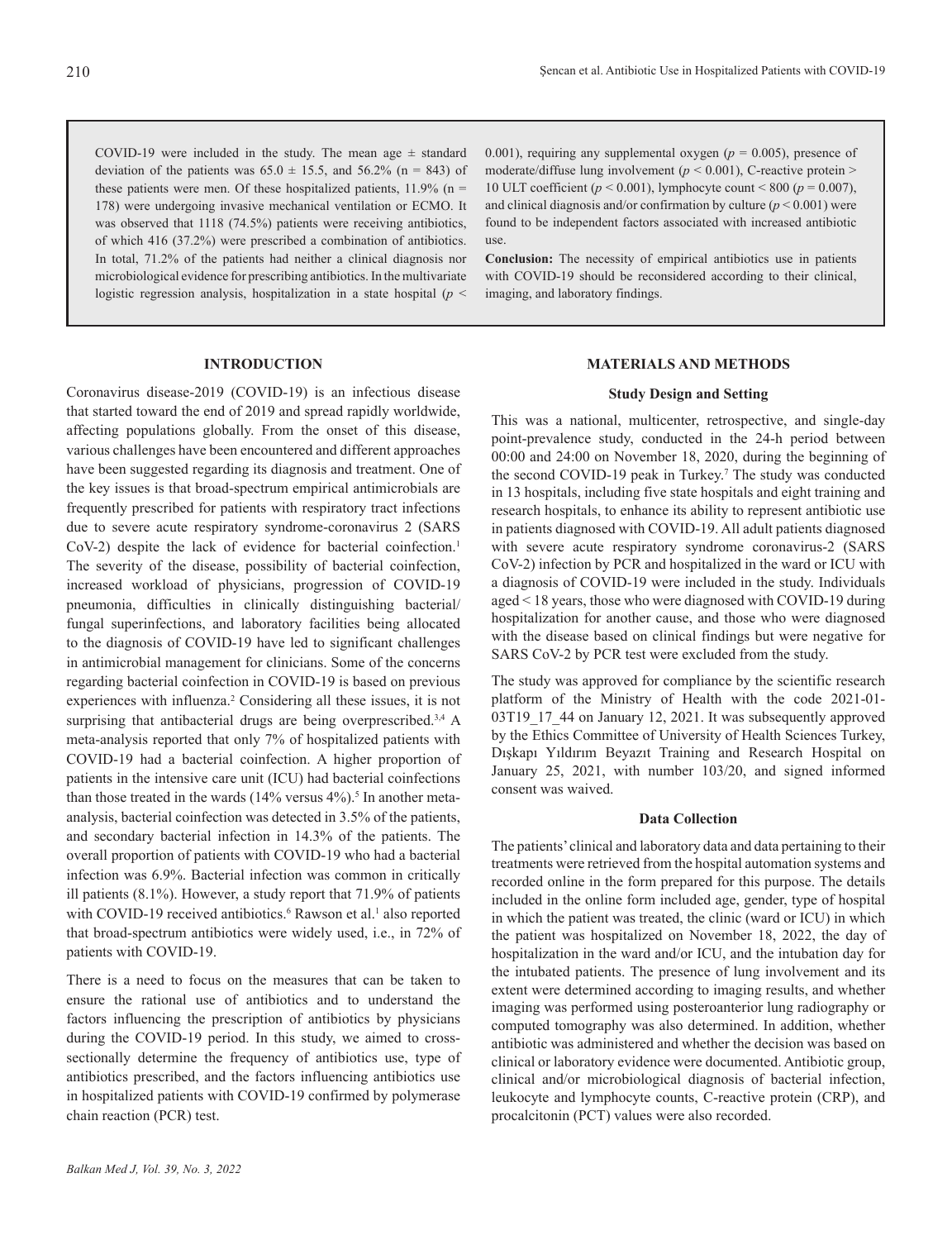Clinical scores for the study day were classified as follows according to the World Health Organization Ordinal Scale for Clinical Improvement: 1- hospitalized, not requiring supplemental oxygen and no longer requiring ongoing medical care (used if hospitalization was extended for infection control or other nonmedical reasons); 2- hospitalized, not requiring supplemental oxygen, but requiring ongoing medical care (related to COVID-19 or other medical conditions); 3- hospitalized and requiring supplemental oxygen; 4- hospitalized, requiring noninvasive ventilation or use of high-flow oxygen devices; 5- hospitalized, receiving invasive mechanical ventilation or extracorporeal membrane oxygenation (ECMO).<sup>8</sup>

# **Statistical Analysis**

Statistical analysis was performed using the IBM SPSS version 23 (Release 23.0.0.0) software. Statistical significance was defined as  $p \leq 0.05$ . Descriptive statistics were presented as percentage distributions and mean  $\pm$  standard deviation (SD). Univariate analysis was conducted to determine the factors influencing antibiotic use and expressed as odds ratio with 95% confidence interval. A multivariate linear regression model was established to evaluate the factors affecting the duration of antibiotic use. Age, hospital unit, intubation status, clinical category, lung involvement, clinical diagnosis, length of hospital stay, CRP coefficient, lymphocyte level, and PCT coefficient were included in the model. Interactions and confounding factors were explored.

# **RESULTS**

 A total of 1500 patients hospitalized with a diagnosis of COVID-19 were included in the study. The mean age  $\pm$  SD of the patients was  $65.0 \pm 15.5$ , and  $56.2\%$  (n = 843) of these patients were men. Of these hospitalized patients,  $11.9\%$  (n = 178) were undergoing invasive mechanical ventilation or ECMO. Mean  $\pm$  SD for days of hospitalization was 6.6  $\pm$  6.1 as of the study day. It was observed that 1,118 (74.5%) patients were receiving antibiotics, of which 416 (37.2%) were prescribed a combination of antibiotics. Demographic characteristics of the study group are listed in Table 1. The distribution of the antibiotics used is shown in Figure 1. Among the antibiotics, respiratory fluoroquinolones were the most preferred, followed by piperacillin-tazobactam, second and third generation cephalosporins, and carbapenems (41.0%, 16.6%, 16.4%, and 13.7%, respectively). Of the patients who used antibiotics, 28.2 % ( $n = 315$ ) had a clinical diagnosis as an indication for antibiotic use, and  $7.1\%$  (n = 79) had a cultureantibiogram. In total, only  $28.8\%$  (n = 322) of patients had a clinical diagnosis and/or culture requiring antibiotic prescription.

In the univariate analysis, age  $(p = 0.005)$ , hospitalization in an ICU ( $p < 0.001$ ), intubation ( $p < 0.001$ ), clinical category [being a patient receiving invasive mechanical ventilation or ECMO (*p* < 0.001), being a patient requiring the use of noninvasive ventilation or high-flow oxygen devices ( $p < 0.001$ ), being a patient requiring any supplemental oxygen  $(p < 0.001)$ ], moderate and diffuse radiological lung involvement ( $p < 0.001$ ), increased number of hospitalization days ( $p < 0.001$ ), upper limit of normal (ULT) CRP coefficient  $\geq 11$  in laboratory values ( $p \leq 0.001$ ), ULT PCT

## **TABLE 1.** Demographic Characteristics of the Study Group, n = 1500.

| Variables                                                                                                   | N               | $\frac{0}{0}$ |
|-------------------------------------------------------------------------------------------------------------|-----------------|---------------|
| Age (mean $\pm$ SD)                                                                                         | $65.0 \pm 15.5$ |               |
| Gender                                                                                                      |                 |               |
| Male                                                                                                        | 843             | 56.2          |
| Female                                                                                                      | 657             | 43.8          |
| <b>Type of hospital</b>                                                                                     |                 |               |
| State hospital                                                                                              | 413             | 27.5          |
| Training and research hospital/university hospital                                                          | 1087            | 72.5          |
| <b>Clinic</b>                                                                                               |                 |               |
| Medical ward                                                                                                | 1069            | 71.3          |
| Intensive care unit                                                                                         | 431             | 28.7          |
| <b>Intubation</b>                                                                                           |                 |               |
| <b>Yes</b>                                                                                                  | 187             | 12.5          |
| N <sub>0</sub>                                                                                              | 1313            | 87.5          |
| <b>Intubation days</b> (mean $\pm$ SD)                                                                      | $5.8 \pm 7.8$   |               |
| <b>Clinical status</b>                                                                                      |                 |               |
| Hospitalized, not requiring supplemental oxygen, and<br>no longer requiring ongoing medical care            | 42              | 2.8           |
| Hospitalized, not requiring supplemental oxygen, but<br>requiring ongoing medical care                      | 235             | 15.7          |
| Hospitalized, requiring any supplemental oxygen                                                             | 874             | 58.3          |
| Hospitalized, requiring noninvasive ventilation or use<br>of high-flow oxygen devices                       | 171             | 11.4          |
| Hospitalized, receiving invasive mechanical<br>ventilation or extracorporeal membrane oxygenation<br>(ECMO) | 178             | 11.9          |
| <b>Antibiotic use</b>                                                                                       |                 |               |
| N <sub>0</sub>                                                                                              | 382             | 25.5          |
| 1                                                                                                           | 702             | 46.8          |
| $\overline{c}$                                                                                              | 372             | 24.8          |
| $\geq$ 3                                                                                                    | 44              | 2.9           |
| <b>Antibiotic combination</b>                                                                               |                 |               |
| N <sub>0</sub>                                                                                              | 702             | 62.8          |
| Yes                                                                                                         | 416             | 37.2          |
| Radiology                                                                                                   |                 |               |
| Thorax CT                                                                                                   | 1316            | 90.4          |
| Chest X-ray                                                                                                 | 140             | 9.6           |
| Lung involvement                                                                                            |                 |               |
| N <sub>0</sub>                                                                                              | 96              | 6.4           |
| Low                                                                                                         | 304             | 20.3          |
| Moderate                                                                                                    | 606             | 40.4          |
| Diffuse                                                                                                     | 493             | 32.9          |
| <b>CRP</b> (ULT coefficient)                                                                                |                 |               |
| >20                                                                                                         | 559             | 38.1          |
| $11 - 20$                                                                                                   | 330             | 22.5          |
| $1 - 10$                                                                                                    | 481             | 32.8          |
| Normal                                                                                                      | 96              | 6.5           |
|                                                                                                             |                 |               |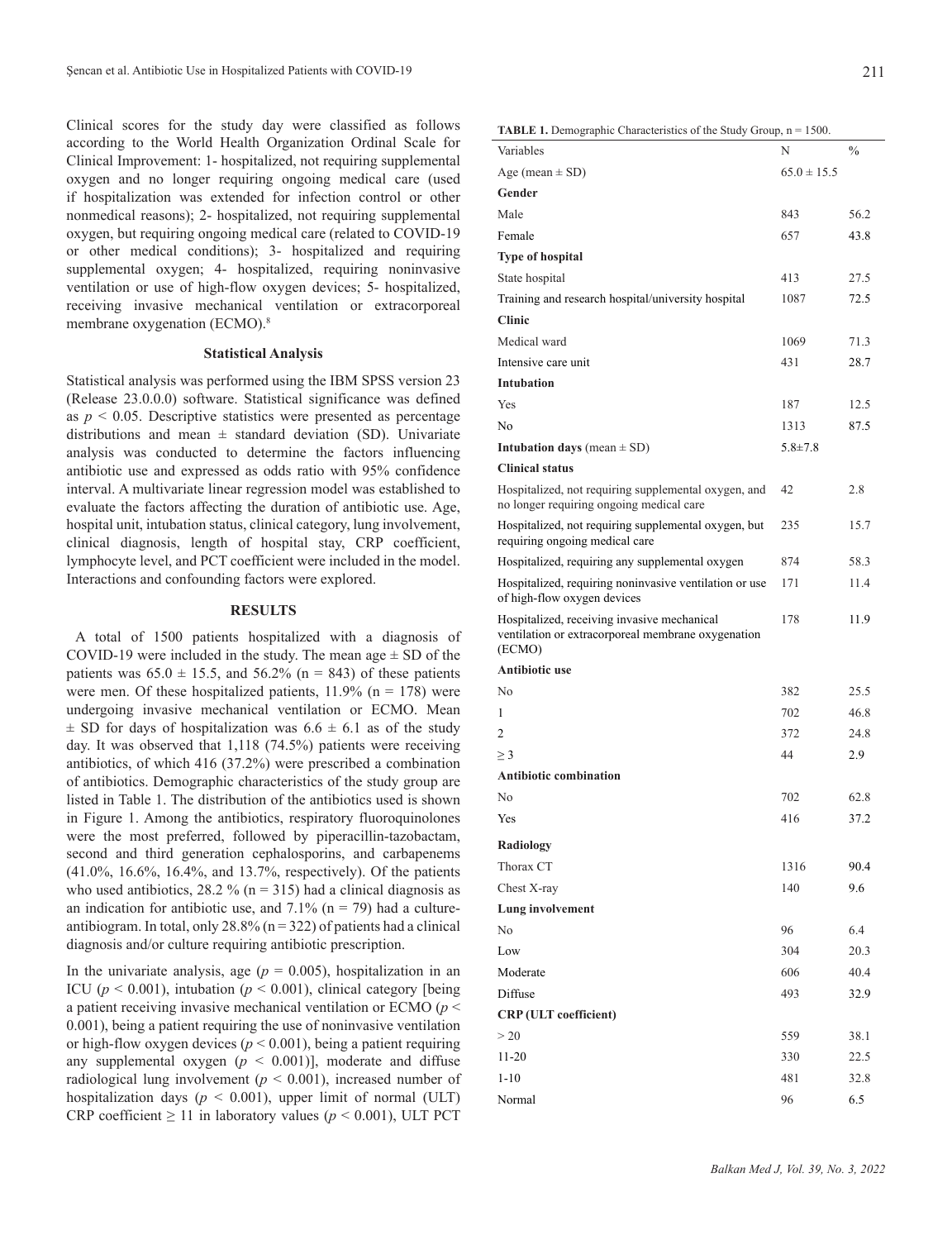**TABLE 1. Continued.**

### **Procalcitonin (ULT coefficient)**

| > 20                                                            | 101                 | 10.6 |  |  |
|-----------------------------------------------------------------|---------------------|------|--|--|
| $11 - 20$                                                       | 41                  | 4.3  |  |  |
| $1 - 10$                                                        | 389                 | 40.8 |  |  |
| Normal                                                          | 422                 | 44.3 |  |  |
| <b>Lymphocyte (mm<sup>3</sup>)</b> (mean $\pm$ SD)              | $1223.6 \pm 3664.9$ |      |  |  |
| Leucocyte (mm <sup>3</sup> ) (mean $\pm$ SD)                    | $9026.6 \pm 4988.4$ |      |  |  |
| Length of hospital stay (days) (mean $\pm$ SD)                  | $6.6 \pm 6.1$       |      |  |  |
| Clinical diagnosis and/or culture for antibiotic<br>prescribing |                     |      |  |  |
| Yes                                                             | 340                 | 22.7 |  |  |
| N <sub>0</sub>                                                  | 1,160               | 77.3 |  |  |
| <b>Clinical diagnosis of infection</b>                          |                     |      |  |  |
| Bacterial pneumonia                                             | 272                 | 18.1 |  |  |
| Bloodstream infection                                           | 28                  | 1.9  |  |  |
| Urinary tract infection                                         | 22.                 | 1.5  |  |  |
| COPD exacerbation                                               | 11                  | 0.7  |  |  |
| Skin-soft tissue infection                                      | 11                  | 0.7  |  |  |
| Ventilator-associated pneumonia                                 | 8                   | 0.5  |  |  |
| Intra-abdominal infection                                       | 6                   | 0.4  |  |  |
| Neutropenic fever                                               | $\overline{2}$      | 0.1  |  |  |
| Culture-antibiogram                                             |                     |      |  |  |
| Yes                                                             | 82                  | 5.5  |  |  |
| No                                                              | 1,418               | 94.5 |  |  |

CI: confidence intervals; SD: standard deviation; CT: computed tomography; CRP: C-reactive protein; ULT: upper limit of normal; COPD: Chronic Obstructive Pulmonary Disease.

coefficient  $\geq 1$  ( $p < 0.001$ ), low mean lymphocyte count ( $p < 0.001$ ), high mean leukocyte count ( $p < 0.001$ ), and clinical diagnosis and/ or confirmation by culture  $(p \le 0.001)$  were found to be the factors associated with increased antibiotic use in patients with COVID-19 (Table 2).

On the study day, the duration of antibiotic use was found to be 5.0  $\pm$  3.4 days (mean  $\pm$  SD) in total, and 8 days (mean  $\pm$  SD, 8.1  $\pm$  7.1) in the patients hospitalized in the ICU. Antibiotic use was longer in patients with a clinical diagnosis requiring antibiotic use (mean  $\pm$  SD, 11.2  $\pm$  9.7), CRP ULT coefficient > 20 (mean  $\pm$  SD = 7.4  $\pm$ 6.4) and PCT ULT coefficient  $> 20$  (mean  $\pm$  SD, 8.1  $\pm$  5.8), patients with diffuse lung involvement (mean  $\pm$  SD, 8.3  $\pm$  7.3), and patients with clinical category  $\geq 3$  (mean  $\pm$  SD, 9.1  $\pm$  7.5).

In the multivariate logistic regression analysis, hospitalization in a state hospital  $(p < 0.001)$ , requiring any supplemental oxygen  $(p = 0.005)$ , presence of moderate/diffuse lung involvement ( $p \le$ 0.001), CRP  $> 10$  ULT coefficient ( $p < 0.001$ ), lymphocyte count  $< 800$  ( $p = 0.007$ ), and clinical diagnosis and/or confirmation by culture  $(p < 0.001)$  were found to be independent factors associated with increased antibiotic use (Table 3). Hospitalization in a state hospital  $(p < 0.001)$  and being a patient who clinically required any supplemental oxygen were the factors associated with the increased use of cephalosporin + quinolone, while ULT PCT coefficient > 10 was found to be a factor associated with the decreased use of quinolones. Factors influencing the use of carbapenem and glycopeptide/linezolid are shown in Table 4.

In the multiple linear regression analysis, presence of moderate or diffuse lung involvement ( $p = 0.004$ ), clinical diagnosis of bacterial infection and/or presence of bacterial infection confirmed



FIG. 1. The distribution of antibiotics use.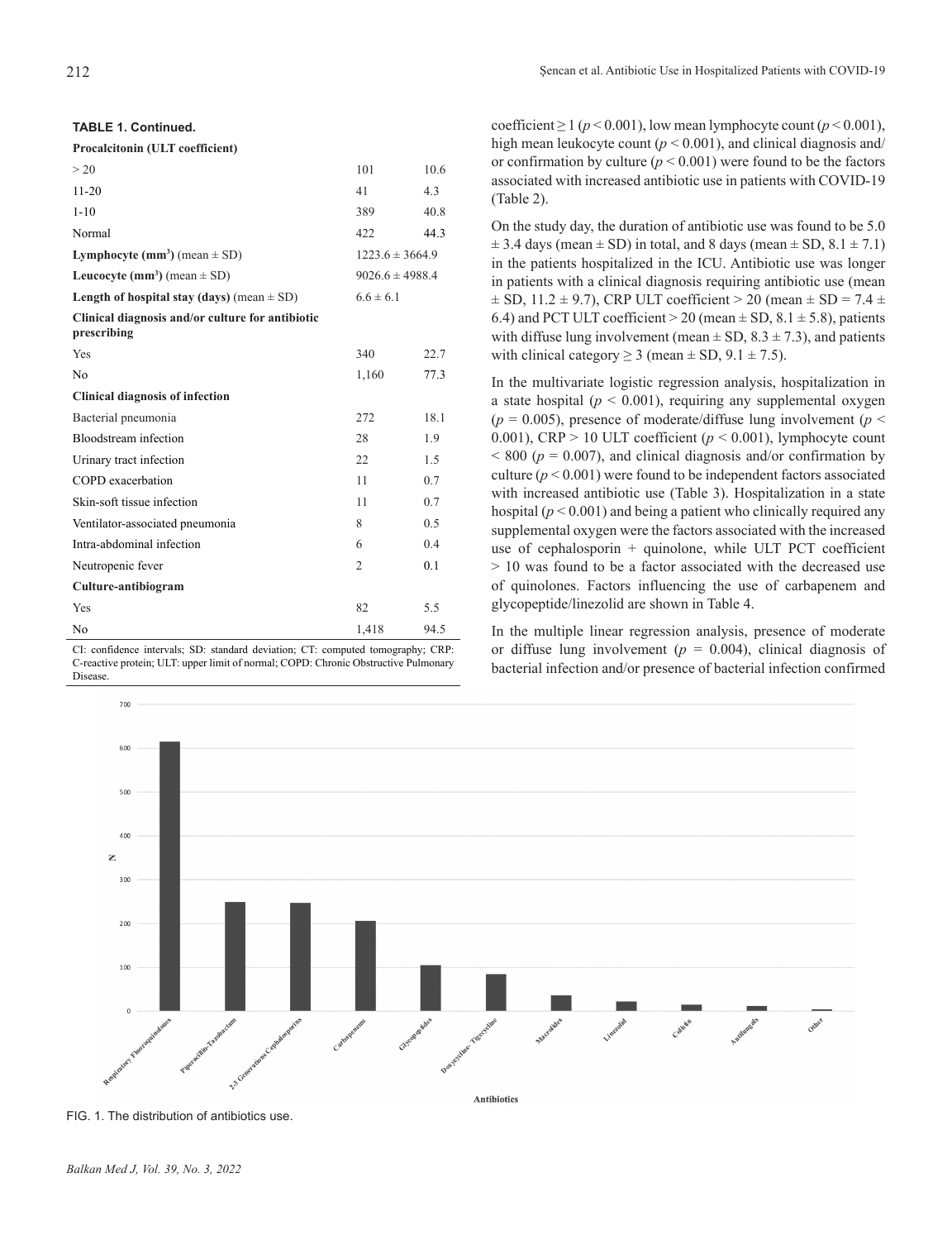# **TABLE 2.** Factors Influencing Antibiotic use in Patients with COVID-19, n = 1,500.

|                                                                                                          |                     | Any antibiotic use |                     |               |                          |              |
|----------------------------------------------------------------------------------------------------------|---------------------|--------------------|---------------------|---------------|--------------------------|--------------|
| Variables                                                                                                | Yes                 | No                 |                     |               |                          |              |
|                                                                                                          | $N = 1,118$         | $\frac{0}{0}$      | $N = 382$           | $\frac{0}{0}$ | OR (95% CI)              | p            |
| Age (mean $\pm$ SD)                                                                                      | $65.7 \pm 14.7$     |                    | $62.9 \pm 17.3$     |               |                          | 0.005        |
| Gender                                                                                                   |                     |                    |                     |               |                          |              |
| Male                                                                                                     | 632                 | 56,5               | 211                 | 55.2          | $1.1(0.8-1.3)$           | 0.666        |
| Female                                                                                                   | 486                 | 43,5               | 171                 | 44.8          |                          |              |
| <b>Clinic</b>                                                                                            |                     |                    |                     |               |                          |              |
| Medical ward                                                                                             | 767                 | 68.6               | 302                 | 79.1          | $0.6(0.4-0.8)$           | ${}< 0.001$  |
| Intensive care unit                                                                                      | 351                 | 31.4               | 80                  | 20.9          |                          |              |
| Intubation                                                                                               |                     |                    |                     |               |                          |              |
| Yes                                                                                                      | 168                 | 15.0               | 19                  | 5.0           | $3.4(2.1-5.5)$           | ${}< 0.001$  |
| No                                                                                                       | 950                 | 85.0               | 363                 | 95.0          |                          |              |
| <b>Intubation days</b> (mean $\pm$ SD)                                                                   | $5.9 \pm 8.1$       |                    | $5.5 \pm 3.6$       |               |                          | 0.802        |
| <b>Clinical status</b>                                                                                   |                     |                    |                     |               |                          |              |
| Hospitalized, receiving invasive mechanical ventilation or extracorporeal membrane<br>oxygenation (ECMO) | 160                 | 14.3               | 18                  | 4.7           | $10.7(4.9-23.5)$         | ${}_{0.001}$ |
| Hospitalized, requiring noninvasive ventilation or use of high-flow oxygen devices                       | 147                 | 13.1               | 24                  | 6.3           | $7.4(3.5-15.6)$          | ${}_{0.001}$ |
| Hospitalized, requiring any supplemental oxygen                                                          | 658                 | 58.9               | 216                 | 56.5          | $3.7(2.0-6.9)$           | ${}< 0.001$  |
| Hospitalized, not requiring supplemental oxygen, but requiring ongoing medical care                      | 134                 | 12.0               | 101                 | 26.4          | $1.6(0.8-3.1)$           | 0.157        |
| Hospitalized, not requiring supplemental oxygen, and no longer requiring ongoing<br>medical care         | 19                  | 1,7                | 23                  | 6,0           | 1                        |              |
| Radiology                                                                                                |                     |                    |                     |               |                          |              |
| Thorax CT                                                                                                | 1005                | 91.0               | 311                 | 88.4          | $1.3(0.9-2.0)$           | 0.137        |
| Chest x-ray                                                                                              | 99                  | 9.0                | 41                  | 11.6          |                          |              |
| Lung involvement                                                                                         |                     |                    |                     |               |                          |              |
| N <sub>0</sub>                                                                                           | 40                  | 3.6                | 56                  | 14.7          | $\mathbf{1}$             |              |
| Low                                                                                                      | 188                 | 16.8               | 116                 | 30.4          | $2.3(1.4-3.6)$           | ${}_{0.001}$ |
| Moderate                                                                                                 | 467                 | 41.8               | 139                 | 36.4          | $4.7(3.0-7.4)$           | ${}_{0.001}$ |
| Diffuse                                                                                                  | 422                 | 37.8               | 71                  | 18.6          | $8.3(5.2-13.4)$          | ${}< 0.001$  |
| <b>CRP</b> (ULT coefficient)                                                                             |                     |                    |                     |               |                          |              |
| >20                                                                                                      | 487                 | 44.2               | 72                  | 19.7          | $7.7(4.8-12.3)$          | ${}_{0.001}$ |
| $11 - 20$                                                                                                | 254                 | 23.1               | 76                  | 20.8          | $3.8(2.4-6.3)$           | ${}_{0.001}$ |
| $1-10$                                                                                                   | 315                 | 28.6               | 166                 | 45.5          | $2.2(14-3.3)$            | ${}_{0.001}$ |
| Normal                                                                                                   | 45                  | 4.1                | 51                  | 14.0          | $\mathbf{1}$             |              |
| Procalcitonin (ULT coefficient)                                                                          |                     |                    |                     |               |                          |              |
| >20                                                                                                      | 93                  | 12.6               | 8                   | 3.8           | $4.9(2.3-10.4)$          | ${}< 0.001$  |
| $11 - 20$                                                                                                | 35                  | 4.7                | 6                   | 2.8           | $2.5(1.1-5.9)$           | 0.037        |
| $1 - 10$                                                                                                 | 316                 | 42.6               | 73                  | 34.4          | $1.8(1.3-2.5)$           | ${}< 0.001$  |
| Normal                                                                                                   | 297                 | 40.1               | 125                 | 59.0          | -1                       |              |
| Lymphocyte (mm <sup>3</sup> ) (mean $\pm$ SD)                                                            | $1175.9 \pm 3988.7$ |                    | $1363.5 \pm 2482.2$ |               | $\sim$                   | ${}<0.001**$ |
| Leucocyte (mm <sup>3</sup> ) (mean $\pm$ SD)                                                             | $9465.8 \pm 5259.9$ |                    | $7772.3 \pm 3818.0$ |               | $\overline{\phantom{a}}$ | ${}<0.001**$ |
| Length of hospital stay (days) (mean $\pm$ SD)                                                           | $6.7 \pm 6.3$       |                    | $6.2 \pm 5.7$       |               | $\sim$                   | $0.001**$    |
| Clinical diagnosis for antibiotic prescribing                                                            |                     |                    |                     |               |                          |              |
| Yes                                                                                                      | 315                 | 28.2               | 16                  | 4.2           | $9.1(5.3-14.3)$          | ${}< 0.001$  |
| No                                                                                                       | 803                 | 71.8               | 366                 | 95.8          |                          |              |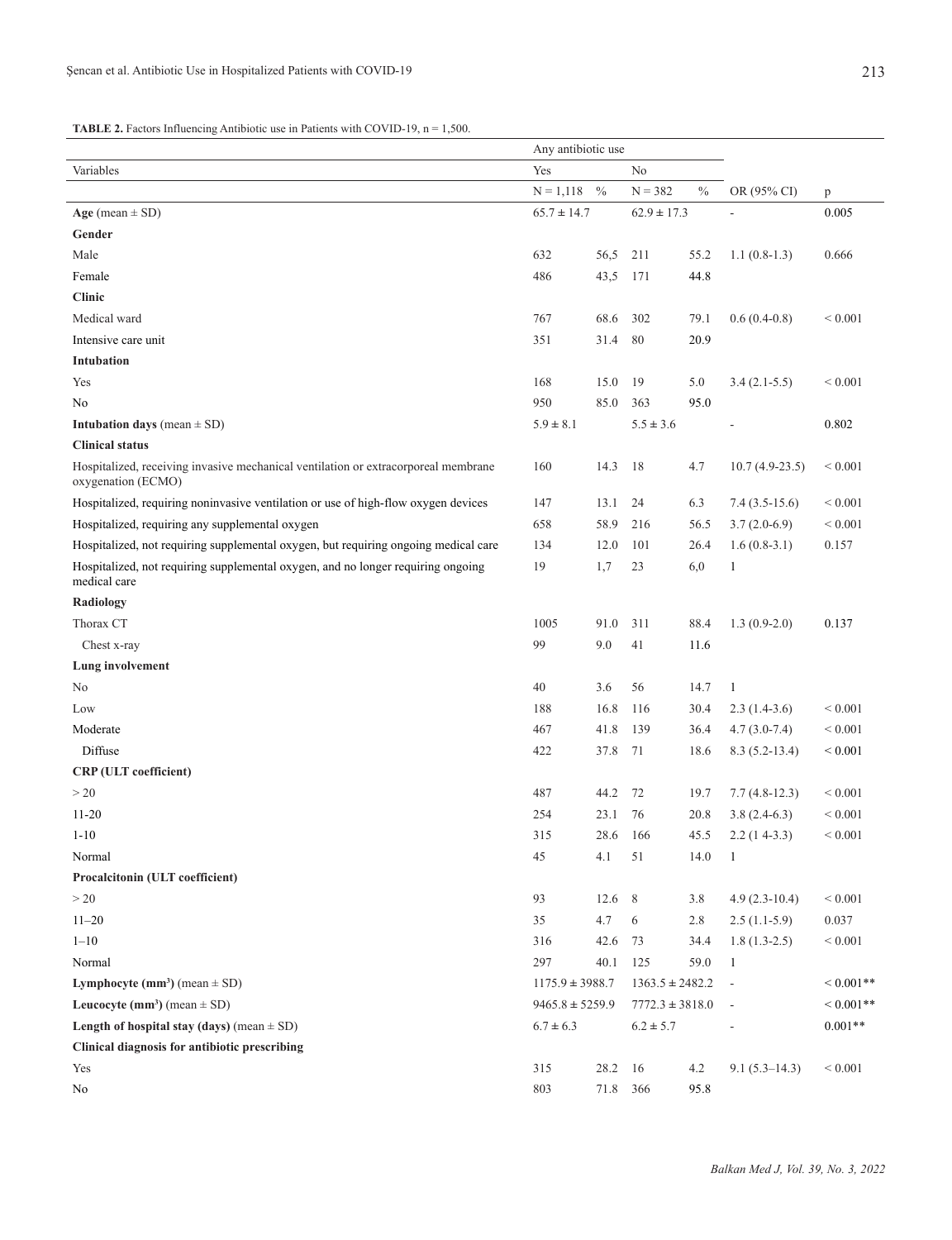**TABLE 2.** Continued.

| <b>Clinical diagnosis of infection</b>                       |                |      |                |                          |                   |             |
|--------------------------------------------------------------|----------------|------|----------------|--------------------------|-------------------|-------------|
| Urinary tract infection                                      | 20             | 1.8  | $\overline{2}$ | 0.5                      | $3.5(0.8-14.9)$   | 0.076       |
| Bacterial pneumonia                                          | 262            | 23.4 | 10             | 2.6                      | $11.4(6.0-21.7)$  | ${}< 0.001$ |
| Intra-abdominal infection                                    | 6              | 0.5  | $\sim$         | $\overline{\phantom{a}}$ | $4.1(0.2 - 74.0)$ | $0.347*$    |
| COPD exacerbation                                            | 11             | 1.0  | $\sim$         | $\overline{\phantom{a}}$ | $7.6(0.4-129.5)$  | $0.076*$    |
| Bloodstream infection                                        | 26             | 2.3  | 2              | 0.5                      | $4.5(1.1-19.2)$   | 0.025       |
| Skin-soft tissue infection                                   | 9              | 0.8  | 2              | 0.5                      | $1.5(0.3-7.2)$    | $0.739*$    |
| Neutropenic fever                                            | $\overline{2}$ | 0.2  | $\sim$         | $\overline{\phantom{a}}$ | $1.4(0.1 - 30.4)$ | $1.000*$    |
| Ventilator-associated pneumonia                              | 8              | 0.7  | $\sim$         | $\overline{\phantom{a}}$ | $5.5(0.3-96.1)$   | $0.214*$    |
| Culture-antibiogram                                          |                |      |                |                          |                   |             |
| Yes                                                          | 79             | 7.1  | 3              | 0.8                      | $9.6(3.0-30.6)$   | ${}< 0.001$ |
| No                                                           | 1039           | 92.9 | 379            | 99.2                     |                   |             |
| Clinical diagnosis and/or culture for antibiotic prescribing |                |      |                |                          |                   |             |
| Yes                                                          | 322            | 28.8 | 17             | 4.5                      | $8.7(5.3 - 14.3)$ | ${}< 0.001$ |
| No                                                           | 796            | 71.2 | 365            | 95.5                     |                   |             |
| *Fisher test **Mann-Whitney U Test                           |                |      |                |                          |                   |             |

CI: confidence intervals; SD: Standard deviation; CT: computed tomography; CRP: C-reactive protein; ULT: upper limit of normal; COPD: Chronic Obstructive Pulmonary Disease.

**TABLE 3.** Multivariate Logistic Regression Analysis of Factors Influencing Antibiotic Use in Patients with COVID-19,  $n = 1,465$ .

|                                                                                               | OR <sub>adi</sub> (95% CI) | $p^*$        |
|-----------------------------------------------------------------------------------------------|----------------------------|--------------|
| <b>Type of hospital</b>                                                                       |                            |              |
| State hospital                                                                                | $3.4(2.4-4.9)$             | ${}< 0.001$  |
| Training and research hospital/university<br>hospital                                         | 1                          |              |
| <b>Clinical status</b>                                                                        |                            |              |
| Receiving invasive mechanical ventilation<br>or extracorporeal membrane oxygenation<br>(ECMO) | $2.0(1.1-3.7)$             | 0.034        |
| Requiring noninvasive ventilation or use of<br>high-flow oxygen devices                       | $2.0(1.1-3.5)$             | 0.019        |
| Requiring any supplemental oxygen                                                             | $1.6(1.2-2.3)$             | 0.005        |
| Not requiring supplemental oxygen                                                             | 1                          |              |
| Lung involvement                                                                              |                            |              |
| Moderate/diffuse                                                                              | $1.9(1.4-2.6)$             | ${}_{0.001}$ |
| No/low                                                                                        | 1                          |              |
| <b>CRP</b> (ULT coefficient)                                                                  |                            |              |
| >10                                                                                           | $1.8(1.3-2.3)$             | ${}_{0.001}$ |
| $\leq 10$                                                                                     |                            |              |
| Lymphocyte                                                                                    |                            |              |
| ${}< 800$                                                                                     | $1.5(1.1-2.0)$             | 0.007        |
| > 800                                                                                         |                            |              |
| Clinical diagnosis and/or culture for<br>antibiotic prescribing                               |                            |              |
| Yes                                                                                           | $7.4(4.4-12.5)$            | ${}_{0.001}$ |
| No                                                                                            | 1                          |              |
| *Wald test<br>CI: confidence intervals; CRP: C-reactive protein; ULT: upper limit of normal.  |                            |              |

by culture ( $p = 0.003$ ), days of hospitalization ( $p < 0.001$ ), CRP > 10 ULT coefficient ( $p = 0.006$ ), and lymphocyte count ( $p \le 0.001$ ) were found to be the factors influencing the duration of antibiotic use (Table 5).

## **DISCUSSION**

In our study, it was observed that two-thirds of the patients hospitalized with a diagnosis of COVID-19 received antibiotics. A culture was present in 7.1% of the patients using antibiotics, and a clinical diagnosis was given as the justification for antibiotic use in 28.2% of them. In total, only 28.8% of patients had a clinical diagnosis and/or culture that provided an indication for prescribing antibiotics. Therefore, antibiotics were prescribed inappropriately in 71.2% of the patients. We identified five independent factors (hospitalization in a state hospital, requiring any supplemental oxygen, presence of moderate/diffuse lung involvement, lymphocyte count < 800, and clinical diagnosis of bacterial infection and/or confirmation by culture) associated with increased antibiotic use. Moreover, two of these were also identified as factors influencing the duration of antibiotic use (presence of moderate or diffuse lung involvement, clinical diagnosis of bacterial infection and/or presence of bacterial infection confirmed by culture). The other factors affecting the duration of antibiotic use were long hospitalization, CRP > 10 ULT coefficient, and lymphocyte count  $< 800.$ 

Low rates of microbiologically proven coinfection and superinfection have also been reported in the literature.<sup>9-11</sup> In a study conducted in the United Kingdom, 37 (2.7%) of 1396 patients with COVID-19 were reported to have a clinically significant bacterial infection within 48 h of hospitalization. Nevertheless, 98% of randomly selected patients without coinfection received empirical antibiotic therapy.<sup>12</sup> A survey of 166 physicians from 23 countries reported that 61.8% of them prescribed antibiotics for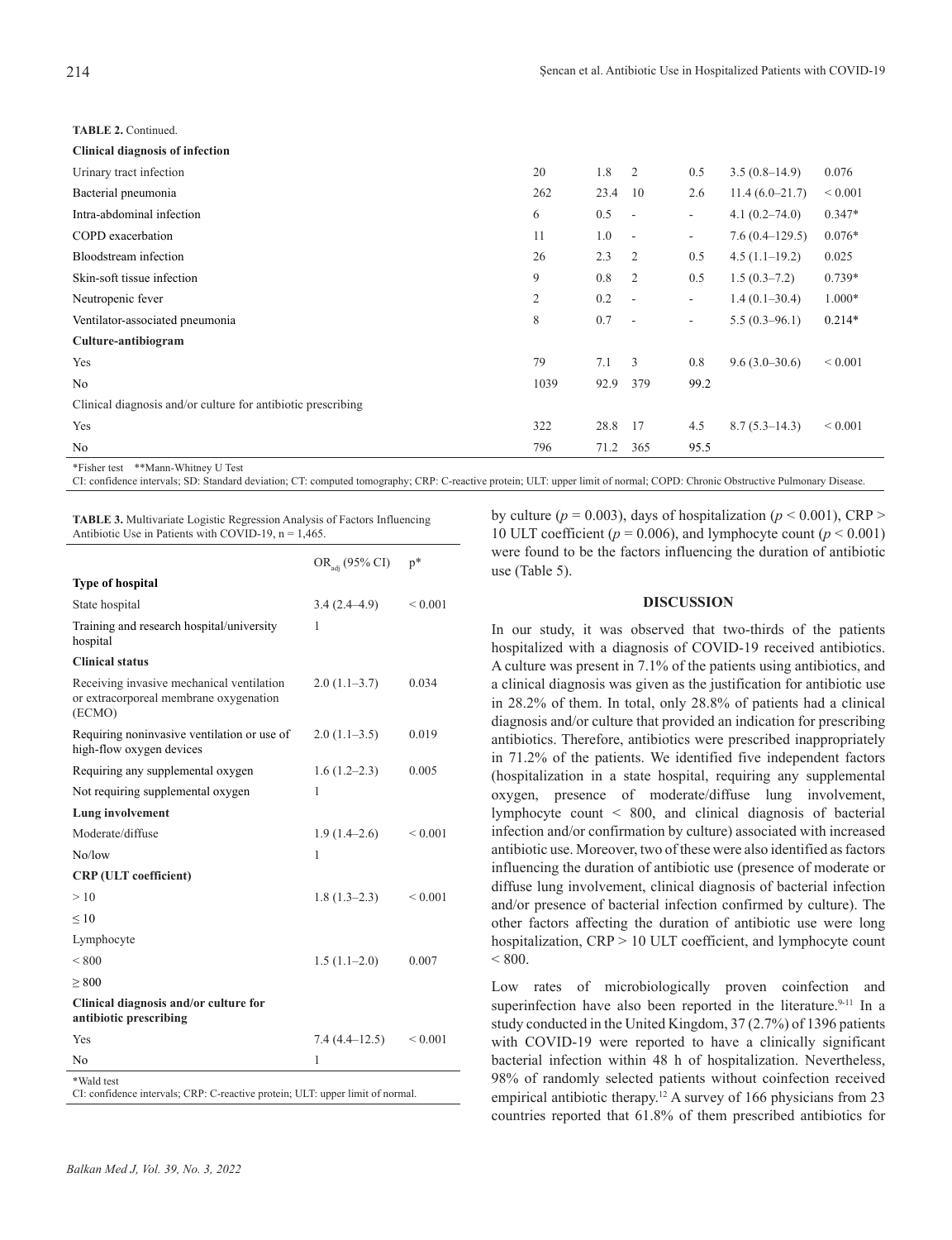**TABLE 4.** Multivariate Logistic Regression Analysis of Factors Influencing any Antibiotic Use, Carbapenem Use, Glycopeptide/Linezolid Use, and Cephalosporin + Ouinolone Use in Patients with COVID-19,  $n = 948$ .

|                                                                                               | Any antibiotics<br>Carbapenem |                   | Glycopeptide/Linezolid     |                | Cephalosporin +<br>Ouinolone |             |                            |             |
|-----------------------------------------------------------------------------------------------|-------------------------------|-------------------|----------------------------|----------------|------------------------------|-------------|----------------------------|-------------|
|                                                                                               | OR <sub>adi</sub> (95% CI)    | $\mathbf{p}^*$    | OR <sub>adi</sub> (95% CI) | $\mathbf{p}^*$ | OR <sub>adi</sub> (95% CI)   | $p^*$       | OR <sub>adi</sub> (95% CI) | $p^*$       |
| <b>Type of hospital</b>                                                                       |                               |                   |                            |                |                              |             |                            |             |
| State hospital                                                                                | $7.0(3.7-13.1)$               | ${}< 0.001$       | $0.9(0.6-1.4)$             | 0.676          | $0.8(0.5-1.4)$               | 0.470       | $4.5(3.1-6.6)$             | ${}< 0.001$ |
| Training and Research Hospital/university<br>hospital                                         | 1                             |                   |                            |                | 1                            |             | 1                          |             |
| <b>Clinical status</b>                                                                        |                               |                   |                            |                |                              |             |                            |             |
| Receiving invasive mechanical ventilation<br>or extracorporeal membrane oxygenation<br>(ECMO) | $1.4(0.7-3.0)$                | 0.339             | $11.4(3.8-34.4)$           | ${}< 0.001$    | $3.7(1.3 - 10.6)$            | 0.017       | $0.7(0.4-1.3)$             | 0.287       |
| Requiring noninvasive ventilation or use of<br>high-flow oxygen devices                       | $2.3(1.1-4.5)$                | 0.022             | $8.2(2.7-24.7)$            | ${}< 0.001$    | $5.4(1.9-15.2)$              | 0.002       | $0.8(0.5-1.3)$             | 0.334       |
| Requiring any supplemental oxygen                                                             | $2.0(1.3-3.2)$                | 0.002             | $3.6(1.3-10.3)$            | 0.017          | $2.0(0.8-5.4)$               | 0.162       | $1.9(1.2 - 2.8)$           | 0.002       |
| Not requiring supplemental oxygen                                                             | 1                             |                   | 1                          |                | 1                            |             | 1                          |             |
| Lung involvement                                                                              |                               |                   |                            |                |                              |             |                            |             |
| Moderate/diffuse                                                                              | $1.9(1.2-2.8)$                | 0.003             | $1.6(0.8-3.2)$             | 0.146          | $1.8(0.9-3.9)$               | 0.119       | $1.3(0.9-1.9)$             | 0.179       |
| No/low                                                                                        | 1                             |                   | 1                          |                | 1                            |             | 1                          |             |
| <b>CRP</b> (ULT coefficient)                                                                  |                               |                   |                            |                |                              |             |                            |             |
| >10                                                                                           | $1.2(0.8-1.8)$                | 0.292             | $1.5(0.9-2.4)$             | 0.109          | $0.6(0.4-1.1)$               | 0.076       | $1.2(0.9-1.6)$             | 0.182       |
| $\leq 10$                                                                                     | $\mathbf{1}$                  |                   |                            |                | 1                            |             | 1                          |             |
| Procalcitonin (ULT coefficient)                                                               |                               |                   |                            |                |                              |             |                            |             |
| >10                                                                                           | $1.6(0.8-3.0)$                | 0.188             | $1.5(0.9-2.3)$             | 0.113          | $1.6(0.9-2.7)$               | 0.091       | $0.5(0.3-0.8)$             | 0.002       |
| $\leq 10$                                                                                     | $\mathbf{1}$                  |                   |                            |                | 1                            |             | 1                          |             |
| Lymphocyte                                                                                    |                               |                   |                            |                |                              |             |                            |             |
| ${}_{< 800}$                                                                                  | $1.8(1.3-2.6)$                | 0.002             | $1.7(1.2-2.6)$             | 0.007          | $2.1(1.3-3.4)$               | 0.001       | $1.2(0.9-1.6)$             | 0.182       |
| $\geq 800$                                                                                    | 1                             |                   |                            |                | 1                            |             | 1                          |             |
| Clinical diagnosis and/or culture for<br>antibiotic prescribing                               |                               |                   |                            |                |                              |             |                            |             |
| Yes                                                                                           | $6.9(3.9-12.3)$               | ${}_{\leq 0.001}$ | $1.6(1.1-2.3)$             | 0.032          | $3.5(2.2 - 5.6)$             | ${}< 0.001$ | $1.1(0.8-1.5)$             | 0.649       |
| No                                                                                            | $\mathbf{1}$                  |                   | 1                          |                | $\mathbf{1}$                 |             | 1                          |             |
| *Wald test<br>CI: confidence intervals; CRP: C-reactive protein; ULT: upper limit of normal.  |                               |                   |                            |                |                              |             |                            |             |

patients with COVID-19.<sup>3</sup> Many studies from different countries have reported high rates of empirical antibiotics use in patients with COVID-19.<sup>13,14</sup> In two other studies, antibiotic use was found in more than 70% of COVID-19 cases.<sup>5,6</sup> Ghazi et al.<sup>15</sup> reported that 65.5% of adult patients who were admitted in their institution during the 2012-2013 and 2013-2014 flu seasons with a diagnosis of influenza were prescribed an antibiotic empirically on admission. In our study, 74.5% of the hospitalized patients with COVID-19 received antibiotics. It is obvious that clinicians have continued their antibiotics-prescribing habits with COVID-19 as it was with influenza, although studies show that bacterial coinfection is less common in COVID-19 than influenza.<sup>16,17</sup>

A major challenge faced during the COVID-19 pandemic is the lack of evidence on reliable treatment options.<sup>18</sup> Concurrent clinical suspicion of bacterial pneumonia and anxiety associated with it, evidence of superinfection, or elevations in inflammation

**TABLE 5.** Multiple Linear Regression Analysis of Factors Influencing the Duration of Antibiotic Use in Patients with COVID-19, n = 947.

|                                                             | Standardized | Partial<br>correlation |              |
|-------------------------------------------------------------|--------------|------------------------|--------------|
|                                                             | beta         | coefficient            | $p^*$        |
| Moderate and diffuse lung<br>involvement                    | 0.084        | 0.095                  | 0.004        |
| Infection confirmed by clinical<br>diagnosis and/or culture | 0.089        | 0.098                  | 0.003        |
| Length of hospital stay                                     | 0.452        | 0.464                  | ${}_{0.001}$ |
| $CRP \geq 10 \text{ ULT coefficient}$                       | 0.082        | 0.090                  | 0.006        |
| Lymphocyte $(< 800)$                                        | 0.133        | 0.150                  | ${}_{0.001}$ |
| Procalcitonin $(>10$ ULT coefficient)                       | $-0.043$     | $-0.047$               | 0.146        |
| Stable                                                      |              |                        | 0.777        |
|                                                             |              |                        |              |

\*When age, hospitalization, presence of intubation, and clinical category are controlled. ULT: upper limit of normal; COVID-19: coronavirus disease-2019.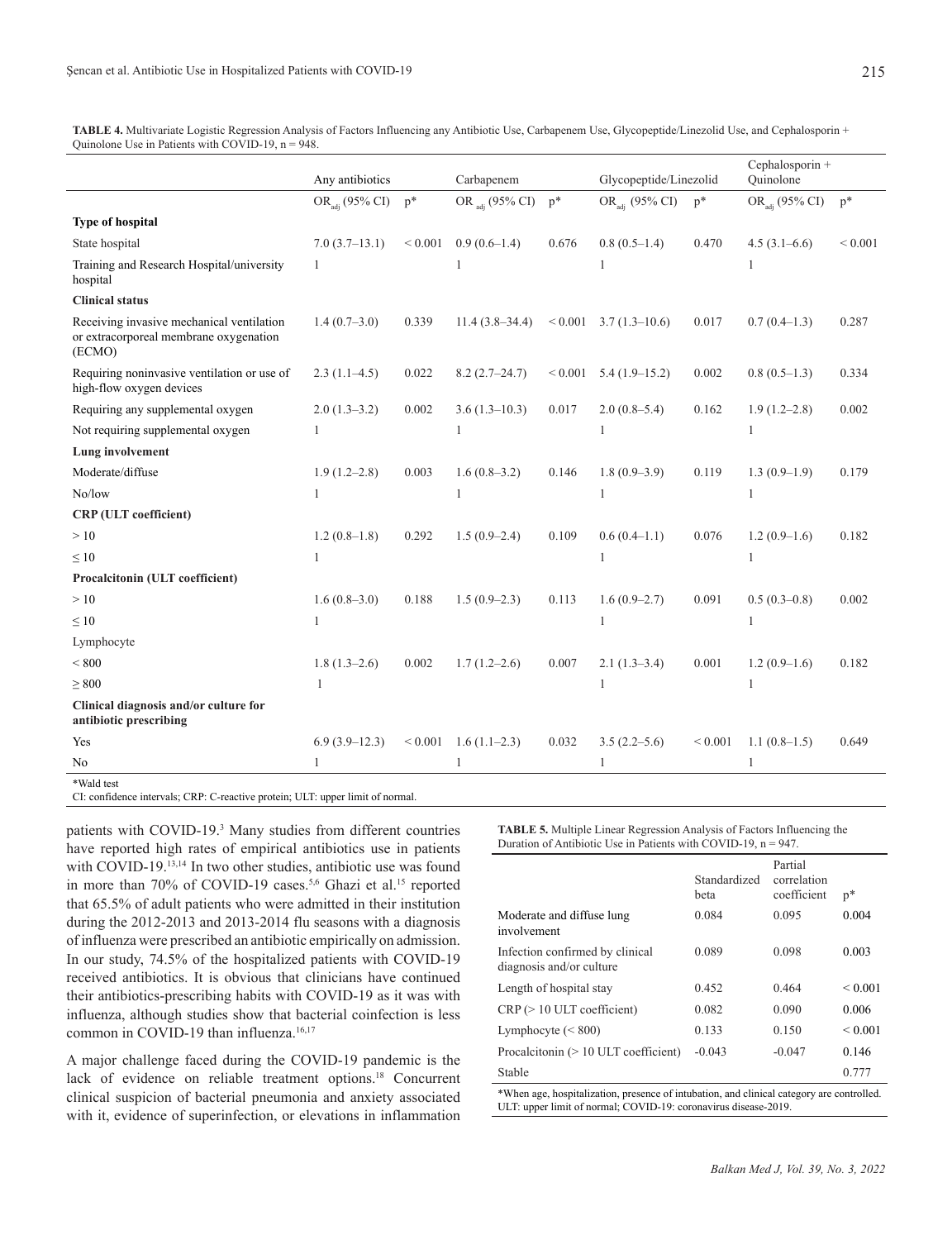markers in these patients may encourage physicians to prescribe antibiotics. Our study showed that there was a significant rate of antibiotic use without a clinical or laboratory diagnosis of bacterial infection in patients with COVID-19, and this approach can have serious consequences. Inappropriate use of antibiotics in patients with COVID-19 will lead to bacterial resistance<sup>8</sup>, *Clostridioides difficile* infection, complications such as renal and hepatic failure, and increased costs.<sup>19</sup> In a study conducted in China between January and March 2020, it was reported that 6.8% of 1495 patients hospitalized with a diagnosis of COVID-19 had acquired secondary bacterial infections, of which 49.0% died during hospitalization.<sup>20</sup> In a study conducted in the USA, bacterial coinfection was found in 19% of the patients, and genitourinary infections, reported in 57% of the patients, were the most common.<sup>14</sup> In our study, the most common clinical diagnosis justifying antibiotic use was bacterial pneumonia, followed by very low rates of circulatory (1.9%) and urinary tract (1.5%) infections.

A recent multinational survey revealed that 82.9% of physicians started treatment according to the local community-acquired pneumonia guidelines in their patients with COVID-19. The use of a combination of beta-lactams and macrolides or fluoroquinolones was reported by 52.4% of the participants. For patients in the ICU, the most prescribed antibiotic was piperacillin/tazobactam.<sup>3</sup> In a study reported from the United Kingdom, the most prescribed antibiotics were a combination of second and third generation cephalosporins and clarithromycin (12). In a study conducted in the USA, cefepime (45%), ceftriaxone (54%), vancomycin (48%), and azithromycin (47%) were the most prescribed antibiotics.14 In our study, respiratory tract fluoroquinolones were the most prescribed antibiotics, followed by piperacillin-tazobactam and second and third generation cephalosporins. We believe that the choice of these antibiotics is associated with the anxiety induced the suspicion of bacterial pneumonia in the patients with COVID-19.

In a study from Belgium, fever and a low  $SpO_2/FiO_2$  (single peripheral blood oxygen saturation/fraction of inspired oxygen) ratio at presentation, underlying lung disease, and longer hospital stays were reported as the factors associated with antibiotics prescription for possible respiratory superinfection in patients with COVID-19.21 Another study reported that the most important reason motivating clinicians to initiate antibiotic therapy was the clinical presentation, followed by laboratory markers of inflammation and radiological findings.<sup>3</sup> Based on past experiences, clinicians often make unnecessary decisions to prescribe antibiotics for patients with severe disease.<sup>22</sup> In our study, hospitalization in a state hospital and disease severity were found to be factors associated with the increased use of any antibiotic. The high rates of antibiotic use in state hospitals may be related to the excessive workload and increased patient population in these hospitals during this period. Invasive mechanical ventilation or ECMO were the factors associated with the increased use of carbapenem and glycopeptide or linezolid. The fact that this patient group comprised clinically severe patients suggests that the more severe the clinical condition, the more frequently the physicians use broad-spectrum antibiotics, regardless of whether the patient has any evidence of bacterial infection. This finding reveals the need to provide training on

appropriate antibiotic use for teams treating severe patients. Thus, physicians treating critically ill patients during the COVID-19 pandemic should be trained in the principles of appropriate antibiotic use.

PCT levels have been investigated in different studies to differentiate bacterial respiratory tract infections from viral infections. It has been suggested that the elevated PCT levels observed in COVID-19 may be due to bacterial coinfection that causes systemic sepsis or may be a direct marker of a more severe or widespread viral infection.<sup>23</sup> Serum PCT may be useful for detecting secondary infections in patients with COVID-19. As in other viral infections, PCT levels usually remain within the normal range in isolated COVID-19. PCT is useful for facilitating decisions regarding antibiotic therapy in lower respiratory tract infections. In our study, the presence of PCT ( $> 10$  ULT coefficient) was not associated with the increased use of antibiotics, but it was found to be a factor associated with the decreased use of cephalosporin and quinolone. This finding could be attributed to the fact that the participants of this study based their decision to prescribe antibiotics on elevated CRP values in the patients with COVID-19. However, CRP is not a good indicator for antibiotics prescription during the COVID-19 pandemic.<sup>24</sup> Damages to the respiratory tract may lead to an increase in CRP, and it is often elevated in patients with COVID-19 at presentation.<sup>25</sup>

During the COVID-19 pandemic period, the number of presentations to healthcare services decreased across Turkey, and accordingly, in 2020, there was a 24.30% decrease in antibacterial drug sales on a box basis compared with 2019. However, when the antibiotic groups were considered, a 1.90% decrease was observed in the fluoroquinolone group (unpublished data: IQVIA dataview program, 2020).26 We believe that this finding may be due to the significant drop in the overall number of patients presenting to the hospitals and primary care health facilities. On the other hand, the decrease in total antibiotic consumption can be considered as a factor that favors a reduction in antibiotic resistance.

A recent study reported that the mean reported usual duration of antibiotic treatment in patients with COVID-19 was 5 days in North America, 5.44 days in the UK, 6.59 days in Spain, 7.2 days in Italy, 7.63 days in Turkey, and 8.47 days in other countries, with a mean duration of 7.12 days in all countries.3 The duration of antibiotic use for patients who were using antibiotics on the day of this study was  $5.0 \pm 3.4$  days (mean  $\pm$  SD). Moderate or diffuse lung involvement, bacterial infection confirmed by clinical diagnosis and/or culture, days of hospitalization, CRP > 10 ULT coefficient, and lymphocyte count < 800 were found to be the factors influencing the duration of antibiotic use. In fact, it is not surprising that the duration of antibiotic use increases with the length of hospitalization days, as patients may suffer from nosocomial infections during prolonged hospitalization. Hand hygiene, aseptic techniques, and isolation should be promoted as key interventions in reducing nosocomial infections.<sup>4</sup>

The limitations of our study were as follows: microbiological culture results were recorded as present/absent, only inpatients were included, and antibiotics prescribed at the outpatient clinic were not included. In addition, since our study was a point-prevalence